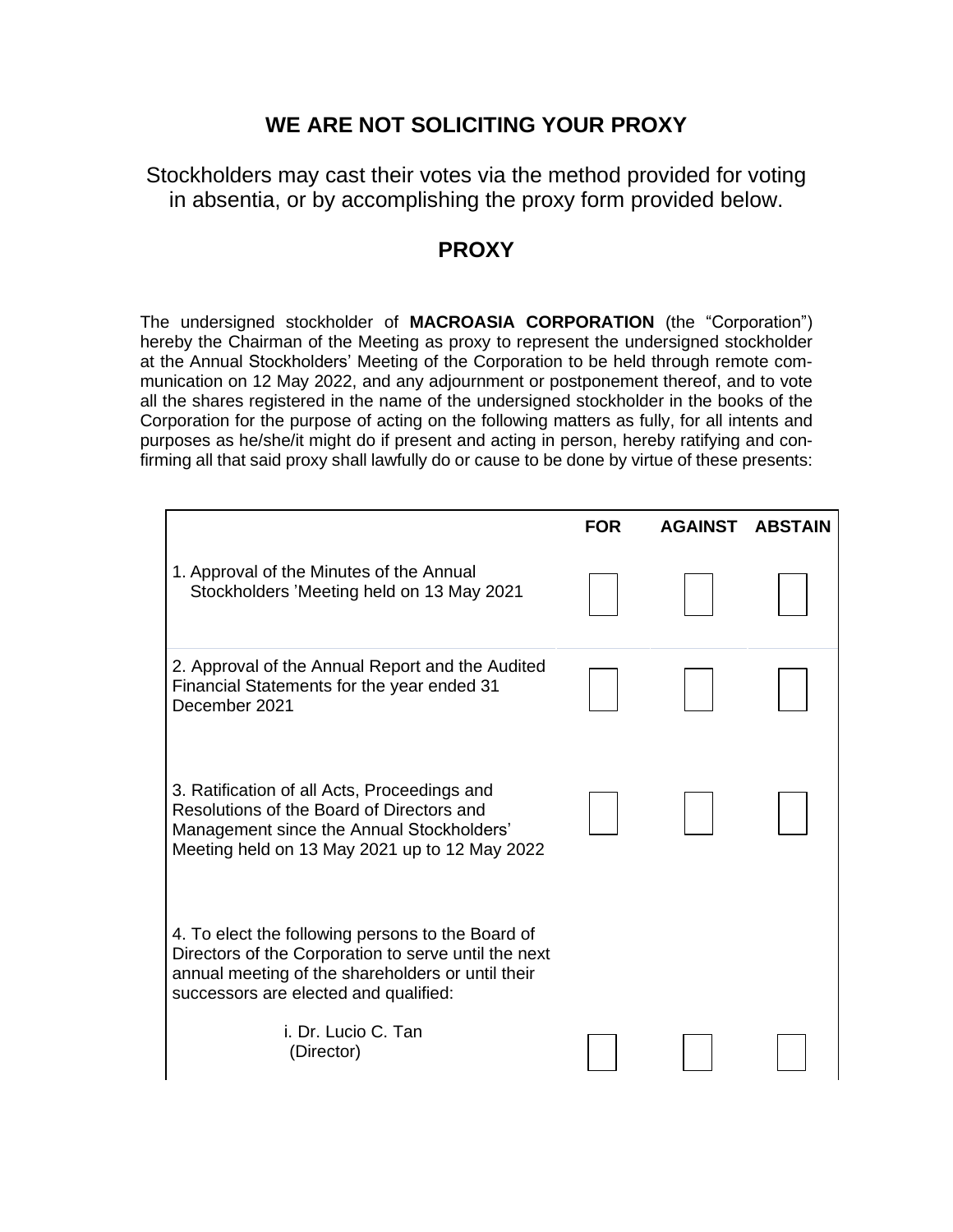|                                                                                | <b>FOR</b> | <b>AGAINST</b> | <b>ABSTAIN</b> |
|--------------------------------------------------------------------------------|------------|----------------|----------------|
| ii. Carmen K. Tan<br>(Director)                                                |            |                |                |
| iii. Lucio C. Tan III<br>(Director)                                            |            |                |                |
| iv. Eduardo Luis T. Luy<br>(Director)                                          |            |                |                |
| v. Vivienne K. Tan<br>(Director)                                               |            |                |                |
| vi. Michael G. Tan<br>(Director)                                               |            |                |                |
| vii. Kyle Ellis C. Tan<br>(Director)                                           |            |                |                |
| viii. Johnip G. Cua<br>(Independent Director)                                  |            |                |                |
| ix. Ben C. Tiu<br>(Independent Director                                        |            |                |                |
| x. Marixi R. Prieto<br>(Independent Director)                                  |            |                |                |
| xi. Samuel C. Uy<br>(Independent Director)                                     |            |                |                |
| 5. Appointment if SGV & Co. as external auditor<br>of the Corporation for 2022 |            |                |                |

In addition, the proxy may, in their discretion, properly vote on the shares for any other business during the meeting, for (1) matters that were not made known to the proxy holders a reasonable time before this proxy was executed, and (2) on matters incidental to the conduct of the meeting.

## **SHARES REPRESENTED BY THIS PROXY WILL BE VOTED AS DIRECTED BY THE STOCKHOLDER. IF NO CHOICE IS SPECIFIED, SHARES WILL BE VOTED AT THE DISCRETION OF THE PROXY.**